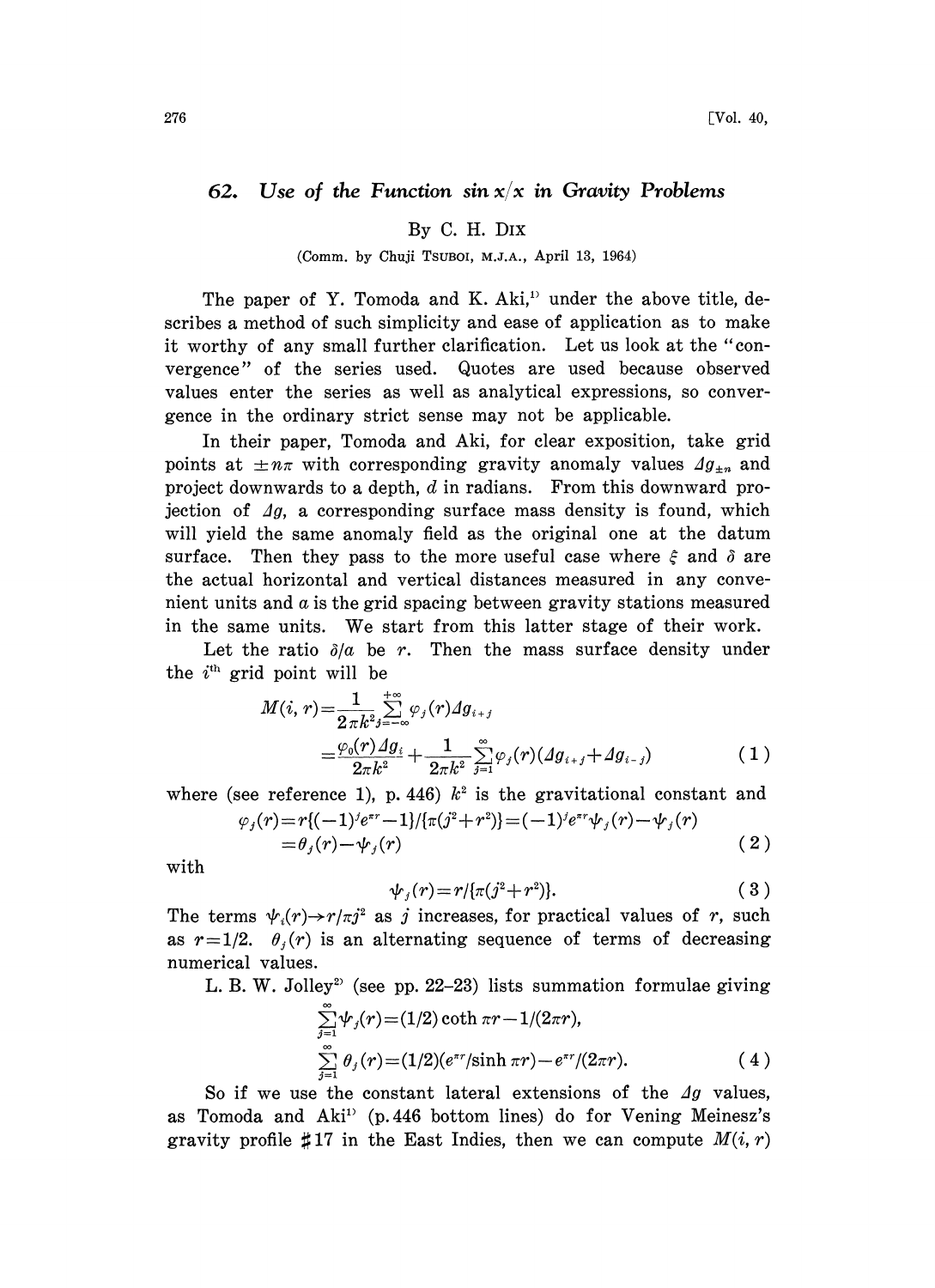in exact closed form. We shall illustrate this using their example below, but let us first obtain the corresponding general formula.

Suppose the sequence of measured gravity stations has indices from 1 to N so that  $\Delta g_i$  is measured if  $1 \leq i \leq N$ . Let  $\Delta g_i = \Delta g_1$  for  $i\leq1$  and  $\Delta g_i=\Delta g_N$  for  $i\geq N$ . In equation (1), for any i, after a certain number of terms  $\Delta g_{i+j} + \Delta g_{i-j} = \Delta g_1 + \Delta g_N = C$ . Note that C is not dependent on *i*. For all  $\Delta g_{i+j} + \Delta g_{i-j} \neq C$  write  $\{( \Delta g_{i+j} + \Delta g_{i-j} - C) + C \}$ in (1). Then the number of non-zero terms with  $(g_{i+j}+g_{i-j}-C)$ is finite and the terms with  $C$  alone can be summed using formulae (4). So (1) becomes

$$
M(i, r) = \frac{\varphi_0(r) \Delta g_i}{2\pi k^2} + \frac{1}{2\pi k^2} \sum_{\text{finite}} \varphi_j(r) (\Delta g_{i+j} + \Delta g_{i-j} - C) + \frac{C}{2\pi k^2} \left[ \frac{1}{2} - \frac{(e^{\pi r} - 1)}{2\pi r} \right].
$$
 (5)

Now let us apply this to the Vening Meinesz example. Here  $\Delta g_1 = 24$  followed by 33, 28, 28, 58, 110, 70, 120, 320, 355, 360, 350, and  $\Delta g_{13}$ =320 mgals.  $N=13$ .  $\Delta g_1+\Delta g_{13}=C=344$  mgals.  $\delta=35$  km.,  $a=70$  km.; so  $r=\frac{1}{2}$ . Remember that the measured values are seldom accurate to three significant figures; that the reduction to datum introduces further uncertainties; that the hypothesis that the volume density depends upon depth only down to a depth,  $\delta$ , is not quite exact; that our constant extension of  $\Delta g$ 's outside the measured region is probably seriously off; and that no real problem is strictly a plane problem. Remembering these natural limitations, we calculate  $\varphi_i(1/2)$  only to the third decimal place and this only for a few values of  $i$ . Experience in using the method shows that excessive oscillation begins to develop for  $r > \frac{1}{2}$ . So we are partly concerned with the problem: at what value of j may we safely replace  $(j^2+1/4)^{-1}$  by  $j^{-2}$ ? We need the behavior of  $(1+1/4j^2)^{-1}$ . If  $(1+1/4j^2)^{-1} \approx (1.001)^{-1}$  then  $j \approx 16$ . need the behavior of  $(1+1/4j^2)^{-1}$ . If  $(1+1/4j^2)^{-1} \approx (1.001)^{-1}$  then  $j \approx 16$ .

| n                           |  |                       |                             |       |                                                   |  |
|-----------------------------|--|-----------------------|-----------------------------|-------|---------------------------------------------------|--|
| $\varphi_n(1/2)$            |  |                       |                             |       | $-.739 + .143 - .100 + .037 - .036 + .017 - .019$ |  |
| $Ag_{\eta+n}+Ag_{\eta-n}-C$ |  | $-114 + 34 + 39 + 44$ |                             | $+39$ |                                                   |  |
| Products                    |  |                       | $+84.3 +4.9 -3.9 +1.6 -1.4$ |       |                                                   |  |

Considering the actual uncertainties and that we wish here only to illustrate the procedure in its best and simplest terms, we tabulate only eight values and include the calculation of the finite sum for  $i=7$  where  $\Delta g_7=70$ . An easy calculation gives  $\varphi_0(1/2)=2.425$ . Then excepting the factor  $1/2\pi k^2 = 2.38 \times 10^6$  c.g.s., the first term on the right of (5) is  $+170 \times 10^{-3}$  c.g.s., the second is  $+86 \times 10^{-3}$  c.g.s., (see Table of (5) is  $+170\times 10^{-3}$  c.g.s., the second is  $+86\times 10^{-3}$  c.g.s., (see Table<br>for sum of Products), and the third term is  $-246\times 10^{-3}$  c.g.s., with a total of  $+10\times 10^{-3}$  c.g.s. Multiplying now by  $2.38\times 10^{6}$  c.g.s., we